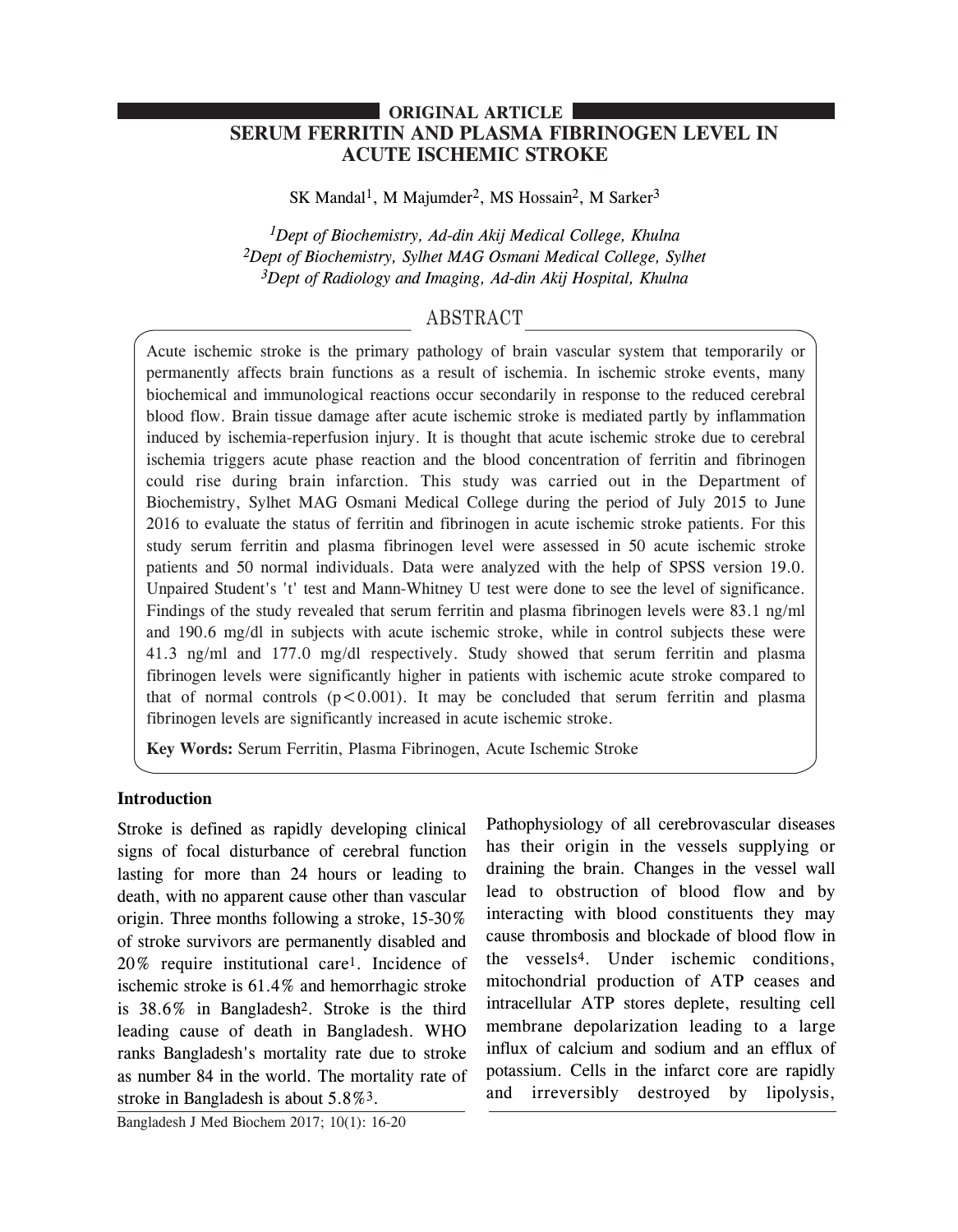Serum Ferritin and Plasma Fibrinogen Level in Acute Ischemic 17

proteolysis, and disaggregation of microtubules due to metabolic failure5.

It is assumed that acute phase response proteins i.e. ferritin, fibrinogen or others play important role in pathogenesis of ischemic stroke because acute cerebral ischemia triggers interleukin-6 release into cerebrospinal fluid and blood, which is a key mediator of acute phase reaction and induces synthesis of acute phase proteins during ischemia6. Ferritin is the main iron storage compound in the body. It provides a reserve of the element, which can be drawn upon as the need arises for the synthesis of molecules such as hemoglobin, cytochromes and iron-sulfur compounds7. Plasma ferritin is a suitable index of the amount of cellular iron stores and consequently might be related to the availability of iron in the infarcted area. In brain tissue most of the non-heme iron is in the form of ferritin, which is localized in astrocytes and microglia. It is an acute phase response protein and its concentrations increases during inflammation8.

Fibrinogen is an important component of the coagulation cascade, as well as a major determinant of blood viscosity and blood flow. It is a high molecular weight plasma adhesion protein and a biomarker of inflammation. Increased levels of fibrinogen result in changes in blood rheological properties that exacerbate the complications in peripheral blood circulation during stroke9,10.

Fibrinogen regulates NF-kappa B activation and expression of inflammatory chemokines in endothelial cells, binding to its integrin receptor on the surface of leucocytes, facilitating chemotactic response, increasing phagocytosis, antibody mediated leucocyte toxicity and delay in apoptosis. As acute phase protein, fibrinogen is up-regulated by cytokines like interleukin-6 and by glucocorticoids<sup>11</sup>. Some researchers identified elevated level of serum ferritin and plasma fibrinogen in acute ischemic stroke9,14,15,17,19. While others found no such

benefits of ferritin and fibrinogen testing in acute ischemic stroke20,21. In spite of potential possibility of higher serum ferritin and plasma fibrinogen levels in acute ischemic stroke events and variable results of different studies, this study was carried out to evaluate the levels of ferritin and fibrinogen in acute ischemic stroke patients in our population.

### **Materials and Methods**

This observational analytic study was carried out in the Department of Biochemistry, Sylhet MAG Osmani Medical College during the period from July 2015 to June 2016. Fifty (50) patients with acute ischemic stroke and age-and sex-matched 50 healthy controls were selected. Inclusion criteriae were, subjects with first ever ischemic stroke within 48 hours from onset of symptoms and confirmed by CT-scan of brain. Exclusion criteriae were cerebral hemorrhage, malignant tumor, coagulation disorders, acute or chronic infections, ischemic stroke with other complications, anemia, liver disease and renal failure. Informed written consent was taken from the study subjects and ethical approval was obtained from the Ethical Committee of Sylhet MAG Osmani Medical College. Age, sex and blood pressure were recorded. Serum ferritin was assessed by ELISA (Enzyme-linked Immunosorbent Assay) and Plasma fibrinogen was assessed by Clauss Clotting Method. Data was analyzed with the help of SPSS version 19.0. Unpaired Student's 't' test and Mann-Whitney U test were applied to obtain the level of significance.

### **Results**

 $Mean(+SD)$  age of acute ischemic stroke patients was  $60.6 \pm 9.2$  years and that of control group was 58.1 $\pm$ 7.8 years (p=0.1) who showed no statistically significant differene (Table-I). There was significant difference of both systolic blood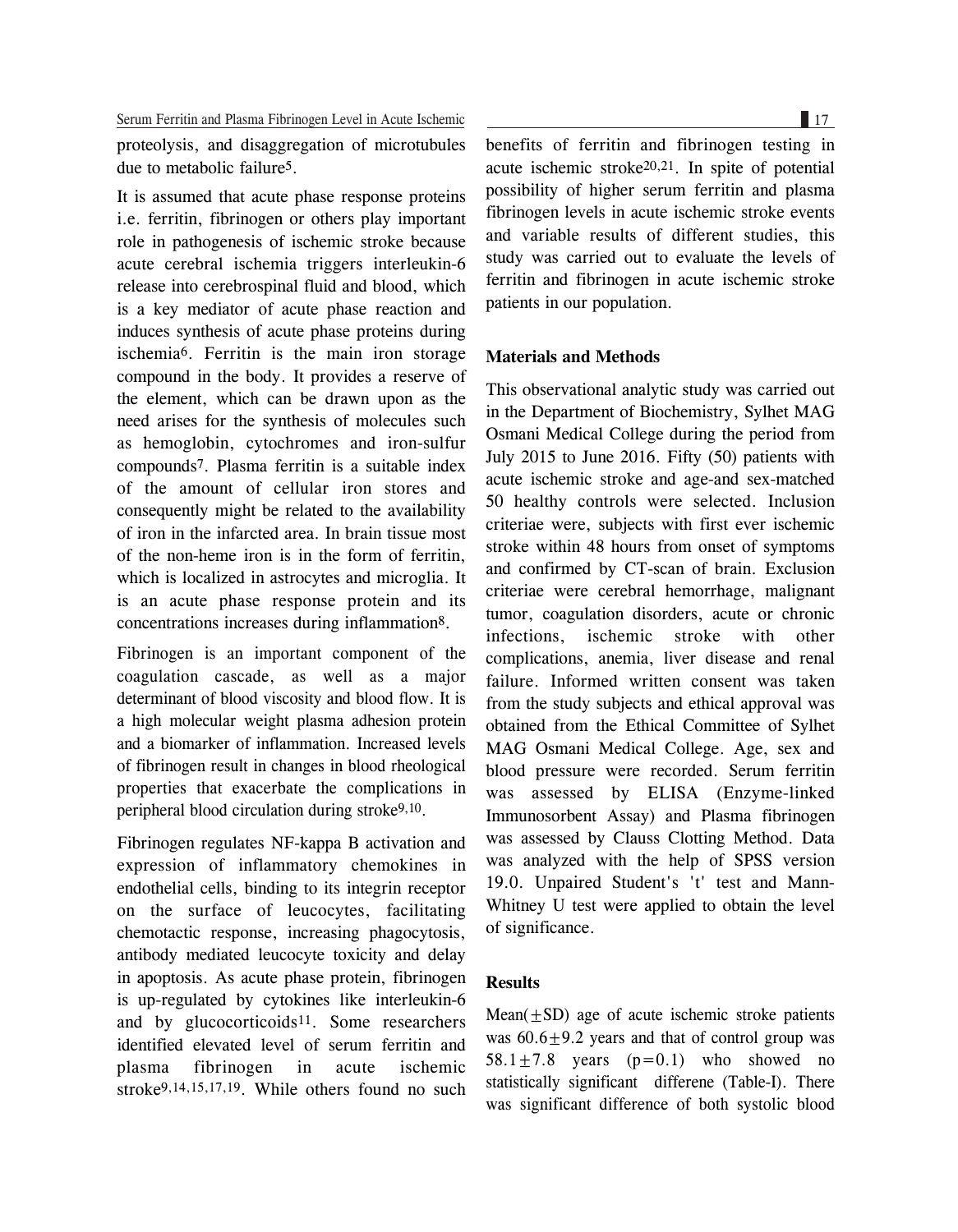pressure and diastolic blood pressure among acute ischemic stroke patients and healthy controls (p<0.001) (Table-II). The serum ferritin and plasma fibrinogen level were significantly increased in subjects with acute ischemic stroke compared to healthy controls  $(p < 0.001)$  as shown in Table-III.

**Table-I:** Distribution of age and sex in the study subjects.

| Demographic                  | <b>Acute Ischemic</b> | Control      | p-value |
|------------------------------|-----------------------|--------------|---------|
| features                     | Stroke $(n=50)$       | $(n=50)$     |         |
| $(Mean + SD)$<br>Age (years) | $60.6 + 9.2$          | $58.1 + 7.8$ | 0.1     |
| Sex (male,                   | 28 (52%),             | 28 (52%),    | 1.0     |
| female)                      | 22 (48%)              | 22 (48%)     |         |

*Unpaired student's 't' test were and proportion test done to measure the level of significance; Significant* =  $(p < 0.05)$ .

| <b>Clinical</b><br>parameters           | <b>Acute ischemic</b><br>stroke $(n=50)$ | Control<br>$(n=50)$   | p-value |
|-----------------------------------------|------------------------------------------|-----------------------|---------|
| Mean( $\pm SD$ )<br>SBP(mm of Hg)       | $160.6 + 38.5$ $127.4 + 21.1$ < 0.001    |                       |         |
| Mean( $\pm SD$ )<br>$DBP$ (mm of $Hg$ ) | $92.8 + 20.2$                            | $78.8 + 11.9 < 0.001$ |         |

*Unpaired student's 't' test was done to measure the level of significance; Significant= (p<0.05).*

**Table-III:** Serum ferritin and Plasma fibrinogen in the study subjects

| parameters        | Acute ischemic<br>stroke $(n=50)$ | Control<br>$(n=50)$ | p-value |
|-------------------|-----------------------------------|---------------------|---------|
|                   | Median<br>(Range)                 | Median<br>(Range)   |         |
| Serum ferritin    | 83.1                              | 41.3                | < 0.001 |
| (ng/ml)           | $(26.5 - 397.1)$                  | $(14.5 - 158.6)$    |         |
| Plasma fibrinogen | 190.6                             | 177.0               | < 0.001 |
| (mg/dl)           | $(175.6 - 298.1)$                 | $(153.4 - 199.7)$   |         |

*Data were presented as median with range. Mann-Whitney U test was done to measure the level of significance;*  $Significant = (p < 0.05)$ .

#### **Discussion**

Ischemic stroke is an acute vascular event that hinders blood supply to the brain and leads to an ischemic process that affects neurons, glial cells and vessels. It is thought that after ischemia, cytoplasmic  $Ca^{2+}$  levels rise that can trigger overproduction of free radicals, dysfunction of mitochondria, cell membrane disruption and DNA fragmentation, which acting synergistically cause neuron death. After cerebral ischemia and particularly after reperfusion, robust oxidants are generated including superoxide and hydroxyl radicals, which overwhelm endogenous scavenging mechanisms and are directly involved in the damage to cellular macromolecules<sup>12,13</sup>.

Inflammation is an important part of stroke pathophysiology, especially in the context of reperfusion. During early onset of ischemia ferritin, fibrinogen and other inflammatory acute phase reactants play important role in the pathogenesis of ischemic stroke. Iron released from ferritin during ischemia is more available to catalyze the generation of hydroxyl radical, the more malignant free-radical species, which can begin lipid peroxidation process and causes endothelial cell damage. Fibrinogen exacerbates the complications in peripheral blood circulation by changing blood rheological properties during stroke. Fibrinogen forms blood clots made of thinner and tightly packed fibers, more resistant to fibrinolysis resulting with increased mortality in stroke.

Due to increase number of acute ischemic stroke cases in Bangladeshi people and to assess the level of acute phase reactants in acute ischemic stroke, the present study was undertaken to evaluate the pattern of changes of ferritin and fibrinogen levels in acute ischemic stroke patients. There was no significant difference of age among two groups. The findings of this study agree with other study findings<sup>14,15</sup>.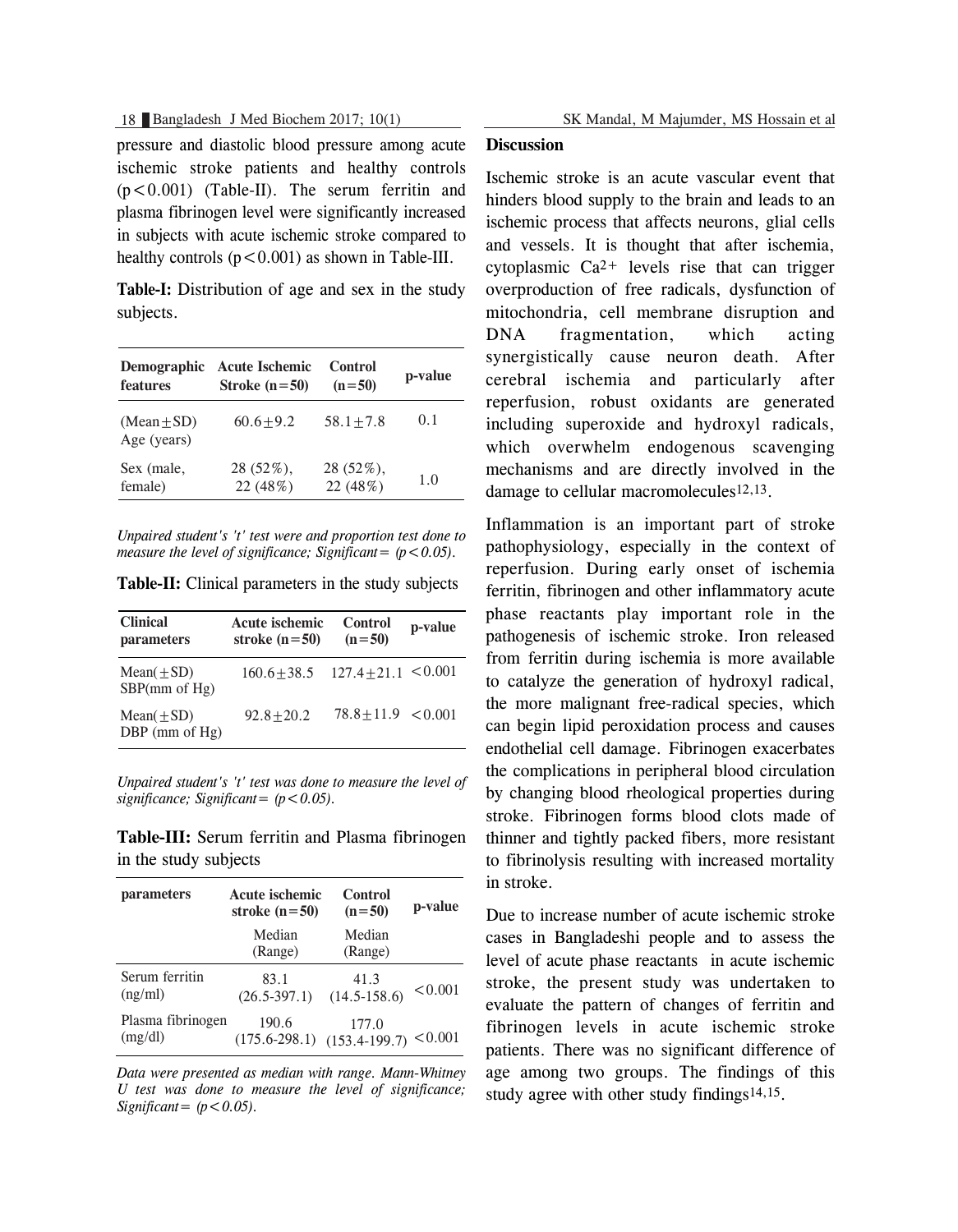#### Serum Ferritin and Plasma Fibrinogen Level in Acute Ischemic 19

In our study systolic blood pressure and diastolic blood pressure significantly differed between two groups. The systolic blood pressure and diastolic blood pressure were significantly higher in subjects with acute ischemic stroke as compared to normal individuals which is in agreement with a case-control study<sup>16</sup>. As hypertension is one of the major risk factors for developing stroke, it is expected to differ significantly with acute ischemic stroke patients and normal individual.

This study showed increased level of serum ferritin in acute ischemic stroke patients compared to normal individuals which is in agreement with several studies conducted in their population14,17.

Several mechanisms may explain the crucial role of ferritin in ischemic stroke. Free radicals are generated in increased amounts under ischemic conditions that react with and damage proteins, nucleic acids, and membrane lipids, disrupting cellular integrity. This oxygen radical activity is especially intense during reperfusion after sustained ischemia. The generation of hydroxyl radical, the most toxic and reactive of the free radicals, is catalyzed by ferrous iron released from ferritin during ischemia18.

In our study, plasma fibrinogen level was increased in acute ischemic stroke compared to normal individual and the difference was statistically significant which is similar to some studies conducted in India, Egypt and Nepal population9,15,19.

As acute phase reactant, plasma fibrinogen levels are strongly associated with the complications of ischemic stroke. During ischemia, fibrinogen plays a vital role in inflammation, atherogenesis and thrombogenesis. Increased fibrinogen level in ischemic stroke causes excessive clumping of blood cells, resulting in formation of abnormal clots in the artery and may lead to development of hemorrhagic stroke.

Elevated levels of serum ferritin and fibrinogen after ischemia can severely deteriorate the condition of acute ischemic stroke to hemorrhagic one. Maintaining an optimal level of serum ferritin and plasma fibrinogen level in early onset of ischemic stroke, seems very beneficial not only for prevention of hemorrhagic stroke but also for good prognosis of the disease. Sample size was small due to limitation of time and fund. It may be concluded that serum ferritin and plasma fibrinogen level is significantly increased in acute ischemic stroke. Further studies are needed to investigate the levels of serum ferritin and plasma fibrinogen in acute ischemic stroke with larger sample size which could give us more information about the changes of acute phase reactants in acute ischemic stroke thus helping the clinicians to manage those patients in better way.

#### **References**

- 1. Lakhan SE, Kirchgessner A and Hofer M. Inflammatory mechanisms in ischemic stroke: therapeutic approaches. **J Transll Med** 2009; **7:** 97-107.
- 2. Khan MN, Rahman MS, Masum MSB, Hossain MD, Haque MM, Irin R, Kabir MM, Faruq SMZ, Prodhania MS. Pattern of Stroke in Adult Population: a cross sectional hospital based study in Dhaka City (Bangladesh). **Eur Aca Res** 2015; **3(2):** 1846-1857.
- 3. Islam MN, Moniruzzaman M, Khalil MI, Basri R, Alam MK, Loo KW, Gan SH. Burden of Stroke in Bangladesh. **Int J Stroke** 2013; **8(3):** 211-213.
- 4. Hossman KA and Heiss WD. Etiology, Pathophysiology and Imaging. Neuropathology and Pathophysiology of stroke. **Textbook of Stroke Medicine,** 1st Edition 2010, Section-1, Chapter-1, 01-10.
- 5. Mass MB and Safdieh JE. Ischemic Stroke: Pathophysiology and Principles of Localization. **Neurology** 2009; **13(1):** 02-16.